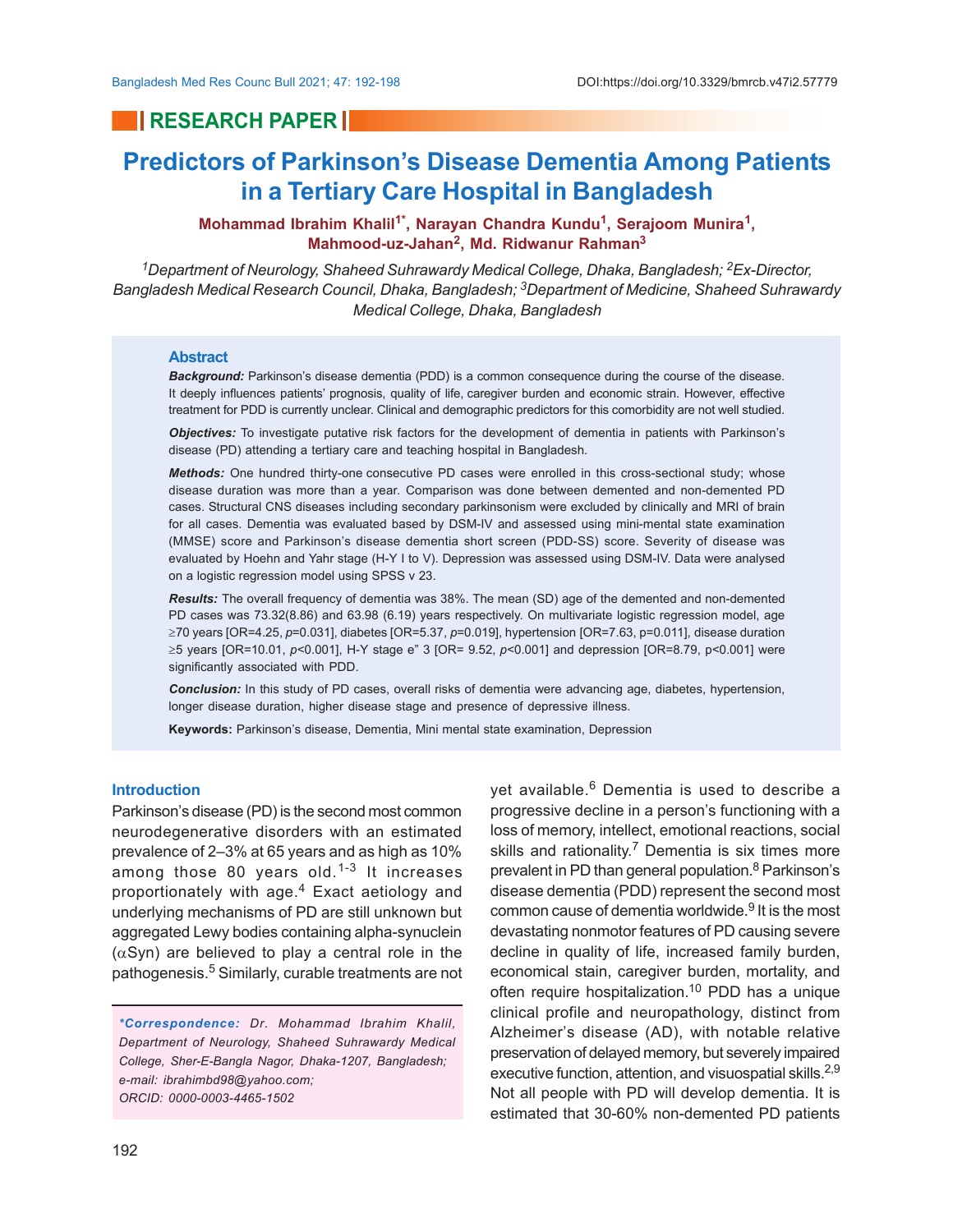developed PDD over two to five years.<sup>11,12</sup> A systematic review reports the point prevalence of PDD is about  $30\%$ .<sup>8,54</sup> So, it should be recognised early and treated appropriately.<sup>2</sup> However, effective treatment is currently unclear.<sup>13</sup> Identifying the factors predictive of PDD is important for the high risk cases in future planning care, counseling and targeted therapeutic interventions.10 Being able to predict PDD development accurately, would provide opportunities for intervention as well as novel treatments that might prolong survival and improve quality of life.<sup>14</sup> Several demographic, motor and non-motor features have been identified as predictors.<sup>13</sup> There may have medical comorbidities which may have modification effects.10,15-18 Thus, information about which patients will eventually develop dementia is an important issue in public health and clinical practice.15,19 The neurobiological basis for PDD is multifocal, multiple neurotransmitter deficits related to a synergistic effect of á-synuclein deposits.<sup>20</sup> There are no specific ancillary investigations for diagnosis. The main structural pathology is the degeneration in cerebral cortex, limbic structures with relative preservation of the medial temporal lobes and the hippocampus. $21$  It is likely that PDD is multifactorial including genetic, demographic, environmental and medical comorbidities.22 Vascular risk factors have been associated with cognitive deficits and dementia in general population, but their role on cognitive dysfunction in PD is still unclear. 23,24 Little researches has examined it as a potential factor that could be controlled.10,15,17 However, most previous studies have been conducted in western countries and information for Asian PD populations, especially subcontinent are lacking.15,22 Due to significant sociocultural differences, findings from western populations may not be directly extrapolated to this region. PDD have been shown to vary widely between different countries.<sup>22</sup> However, limited information on this topic, the association between PD and the risk of dementia needs to be further explored. Thus the study was designed to estimate the frequency of PPD, and to evaluate clinical, vascular, socioeconomic and demographic aspects that may contribute to PDD among the cases with PD.

#### **Materials and Methods**

This was a single centre, cross-sectional, descriptive, comparative study between demented and nondemented PD cases at the Department of Neurology, Shaheed Suhrawardy Medical College and Hospital (ShSMCH), Dhaka, Bangladesh. One hundred thirtyone consecutive PD patients were diagnosed clinically, using UK Parkinson's Disease Society Brain Bank criteria whoever agree to comply the study procedures. PD symptoms more than one year were included.<sup>25,26</sup> The objectives of the study were explained to the participant/legal guardian in easily understandable local language, then informed written consent was taken prior to data collection. MRI of brain was done in all cases and secondary Parkinsonism including vascular disease, traumatic brain injury, or Alzheimer's disease and age less than 40 years were excluded. Any disability or unstable disease that might prevent the patient from completing study procedure, significant aphasia affecting participation, refused to participate, other psychiatric disorders non-related to PD, abusive use of alcohol or illicit drugs and symptoms of PD durations less than a year were excluded. Diagnosis of dementia was done by a neurologist based on DSM-IV criteria using a predeigned structured clinical face to face interview with mini-mental state examination (MMSE) score  $\leq$ 24(0– 30 points)and Parkinson's disease with dementia short screen (PDD-SS) score  $\leq$ 11(0–22 points).<sup>27-29</sup> The interview was conducted in local language and assessments were made in English by the investigators. Depression was diagnosed according to DSM-IV criteria.<sup>27,30</sup> Severity of PD was evaluated by the Hoehn and Yahr stage (H-Y I to V). $31$  Ethical clearance was obtained from the National Research Ethics Committee of Bangladesh Medical Research Council.

Demographic and other clinical information obtained from the patient, relatives or caregiver. A subject was considered diabetes mellitus (DM) if fasting blood glucose value  $\geq 7.0$  mmol/L and/or 2-h post-load glucose concentration  $\geq 11.1$  mmol/L or currently receiving treatment for DM. Hypertension (HTN) was considered if clinically diagnosed or currently receiving medication for high blood pressure. The history of angina/infarction (ischemic heart disease-IHD) and atrial fibrillation was considered when there was evidence of a clinical diagnosis for each of these pathologies with the help of ECG, chest X-ray and echocardiography. Tobacco consumption was established according to the WHO as: non-smoker, ex-smoker and current smoker. Variables like hallucination, postural instability, sleep disturbance and family history of dementia was evaluated in a dichromats yes/no.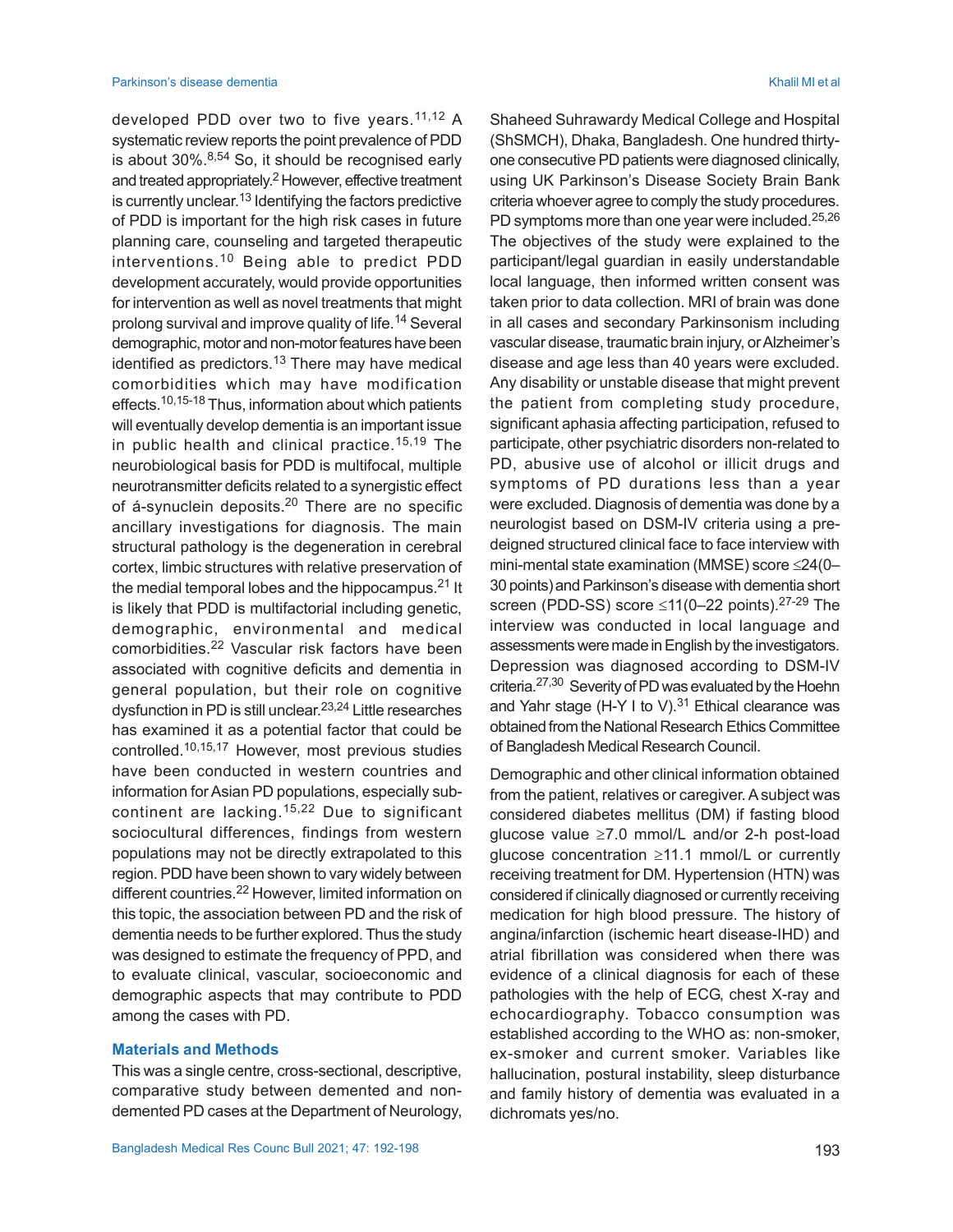Data were analysed using SPSS version 23. Continuous variables were expressed as mean ± standard deviation and were evaluated by the unpaired Student's t test. Similarly, categorical variables were expressed as percentage of the total and were evaluated by the chi-square test to measure the level of significance. The relative risk of PDD was estimated as odds ratio (OR) using logistic regression models. A p-value <0.05 was considered statistically significant. We calculated adjusted odds ratio (adj. OR) between two groups, demented (Group A) and non-demented (Group B) PD cases. All significant variables from univariate analysis were entered into a linear regression model in a stepwise fashion and a final fitted model was determined.

### **Results**

One hundred thirty-one PD cases were enrolled and 50 (38.0%) had dementia. The mean (SD) age of dementia and non-dementia was 73.32(8.86) years (range 54 to 95) and 63.98 (6.19) years (range 45 to 86) respectively. Male was slightly predominant (52%vs.68%). The mean (SD) disease duration was 8.53 (3.04) vs 3.76 (1.39) years and age at disease onset was 60.21(6.31) vs 64.79(8.64) years respectively. The frequency of residence, education, smoking status, and family history of dementia was not significance (table I). Hypertension (66% vs.12%) and depression (76% vs 27%) were detected significantly higher in group A (table II). Daily used levodopa was 596(189) and 364(200) mg which was not significant. The mean (SD) MMSE score was 18.75(4.4) vs 27(1.85) and PDD-SS core was 8.61(2.3) vs 14.75(3.26) between groups respectively.

Univariate logistic regression analysis was first performed for each hypothesized predictor (table III), age ³70 years[OR=10.45, *p*<0.001)]; diabetes [OR=2.96, *p*=0.019]; hypertension [OR=8.54,  $p$ <0.001]; diseases duration  $\geq$ 5 years [OR=18.09, *p*<0.001] sleep disturbance [OR=2.52, *p*=0.028]; postural instability [OR=3.68, *p*=0.021]; hallucination [OR=4.55, p=0.011]; H-Y stage ee3 [OR=16.13, *p*<0.001] and depression [OR=8.49, *p*<0.001] were significantly associated with developing PDD.

| Table I: Socio-demographic characteristics of study cases |  |
|-----------------------------------------------------------|--|
|-----------------------------------------------------------|--|

| Characteristics            | Group             | p-value*           |                       |
|----------------------------|-------------------|--------------------|-----------------------|
|                            | Dementia(n=50)    | Non-dementia(n=81) |                       |
| Age                        | 73.32(±8.86)#     | 63.98(±6.19)       | $< 0.001***$          |
| <b>Sex</b>                 |                   |                    |                       |
| Male                       | 26                | 55                 | $0.095$ <sup>ns</sup> |
| Female                     | 24                | 26                 |                       |
| Socioeconomic condition    |                   |                    |                       |
| Upper                      | 13                | 10                 | 1.00 <sup>ns</sup>    |
| Middle                     | 24                | 40                 |                       |
| Lower                      | 13                | 31                 |                       |
| Smoking (male only)        |                   |                    |                       |
| Smoker                     | 14                | 27                 | 0.656 <sup>ns</sup>   |
| Non-smoker                 | 12                | 28                 |                       |
| Education                  |                   |                    |                       |
| Illiterate                 | 11                | 22                 |                       |
| Primary                    | 15                | 16                 | $0.271$ <sup>ns</sup> |
| Secondary                  | 15                | 19                 |                       |
| higher secondary and above | 09                | 24                 |                       |
| Levodopa dose (mg/day)     | 596.50(±189.12)   | 364.81(±200.03)    | $0.430***$ ns         |
| Disease duration (year)    | $8.53 (\pm 3.04)$ | $3.76 (\pm 1.39)$  | $< 0.001***$          |
| PDD-SS score (0-22 points) | $8.61(\pm2.3)$    | $14.75(\pm 3.26)$  | $< 0.001***$          |
| MMSE score (0-30 points)   | $18.75(\pm 4.4)$  | $27(\pm 1.85)$     | $< 0.001***$          |

\*Chi square test was done to measure the level of significance except \*\* where Unpaired t test was done to measure the level of significance

#Figure within parenthesis denoted corresponding Mean (SD), s=significant; ns= non-significant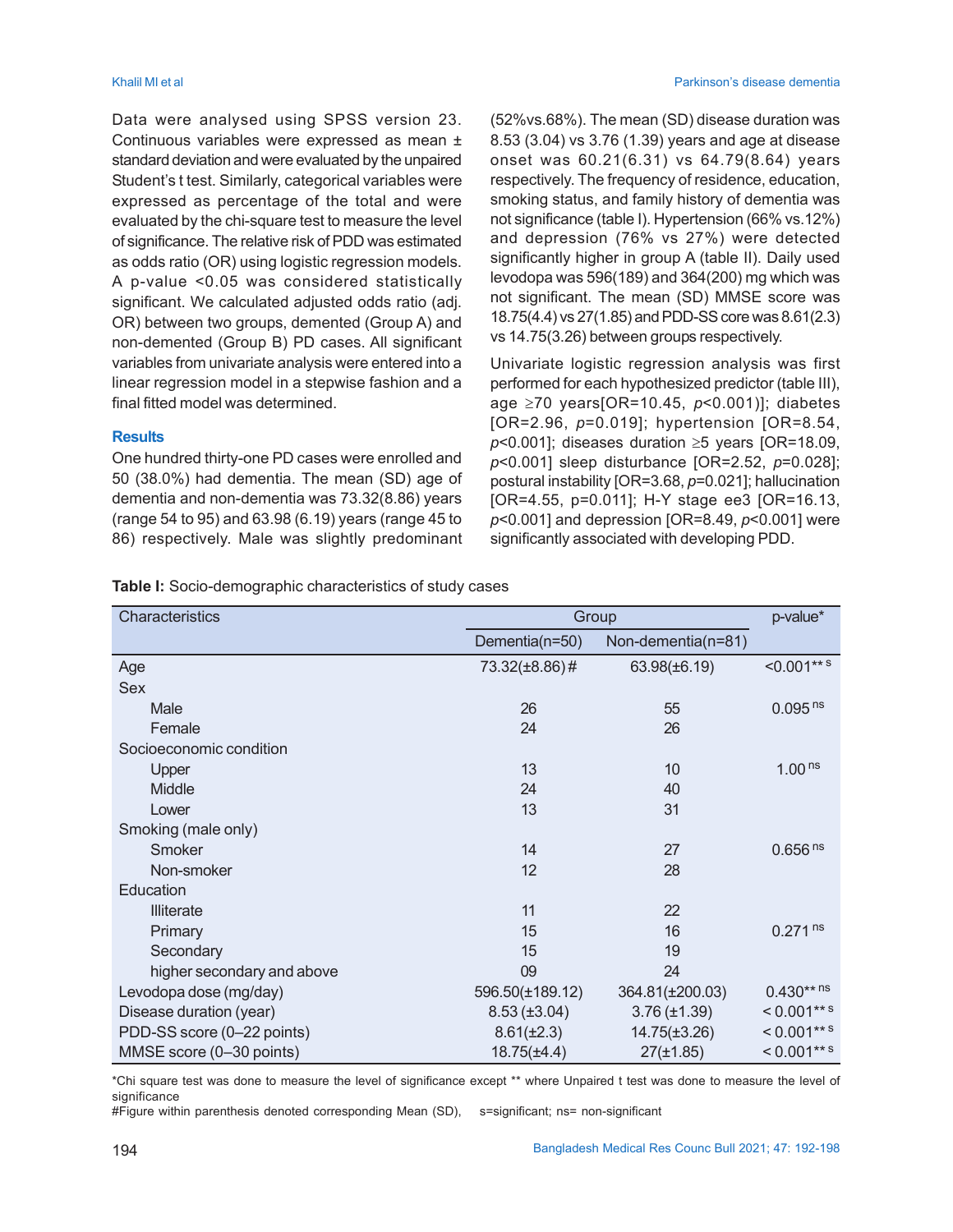| Table II: Clinical characteristics of study cases |  |  |  |
|---------------------------------------------------|--|--|--|
|---------------------------------------------------|--|--|--|

| Characteristics            | Group              |                          | P value*                  |
|----------------------------|--------------------|--------------------------|---------------------------|
|                            | Dementia<br>(n=50) | Non-dementia<br>$(n=81)$ |                           |
| Diabetes                   | 17                 | $12 \overline{ }$        | 0.019 <sup>s</sup>        |
| Hypertension               | 33                 | 15                       | $< 0.001$ <sup>s</sup>    |
| Coronary heart disease     | 12                 | 16                       | $0.721$ <sup>ns</sup>     |
| (CHD)                      | 12                 | 17                       | 0.852 <sup>ns</sup>       |
| Family H/O dementia        | 37                 | 43                       | 0.028 <sup>s</sup>        |
| Sleep disturbance          |                    |                          |                           |
| Hallucination              | 27                 | 17                       | $0.011$ s                 |
| Postural instability       | 27                 | 22                       | 0.021 <sup>s</sup>        |
| Depression                 | 38                 | 22                       | $< 0.001$ s               |
| Severity of diseases (H-Y) |                    |                          |                           |
| stage 1                    | 02                 | 15                       |                           |
| stage 2                    | 03                 | 37                       |                           |
| stage 3                    | 07                 | 22                       | $<$ 0.001 $^{\mathrm{s}}$ |
| stage 4                    | 27                 | 04                       |                           |
| stage 5                    | 11                 | 03                       |                           |

\*Chi square test was done to measure the level of significance except \*\* where Unpaired t test was done to measure the level of significance

s=significant; ns= non-significant

**Table III:** Unadjusted risk factor for dementia in Parkinson's disease

|                                  | Unadjusted OR  | 95% CI         | p-value               |
|----------------------------------|----------------|----------------|-----------------------|
| Sex                              |                |                |                       |
| Female (ref)                     | $\mathbf{1}$   |                |                       |
| Male                             | 0.51           | $0.12 - 4.03$  | 0.078 <sup>ns</sup>   |
| Age                              |                |                |                       |
| < 70 years (ref)                 | $\mathbf{1}$   |                |                       |
| $\geq$ 70 years                  | 10.45          | 4.58-23.83     | $< 0.001$ s           |
| Smoking                          |                |                |                       |
| $No$ (ref)                       | $\overline{1}$ |                |                       |
| Yes                              | 0.78           | $0.36 - 1.68$  | 0.523 <sup>ns</sup>   |
| <b>Diabetes Mellitus</b>         |                |                |                       |
| No (ref)                         | 1              |                |                       |
| Yes                              | 2.96           | $1.27 - 6.91$  | 0.019 <sup>s</sup>    |
| Hypertension<br>No (ref)         | $\overline{1}$ |                |                       |
| Yes                              | 8.54           | $3.69 - 18.35$ | $< 0.001$ s           |
| Coronary heart disease           |                |                |                       |
| No (ref)                         | 1              |                |                       |
| Yes                              | 1.28           | $0.55 - 2.99$  | $0.721$ <sup>ns</sup> |
| Family H/O dementia              |                |                |                       |
| No (Ref)                         | $\mathbf{1}$   |                |                       |
| Yes                              | 1.19           | $0.51 - 2.76$  | 0.852 <sup>ns</sup>   |
| Diseases duration                |                |                |                       |
| < 5 years (Ref)                  | 1              |                |                       |
| $\geq$ 5 years                   | 18 09          | 8.029-38.28    | $< 0.001$ s           |
| Sleep disturbance                |                |                |                       |
| No (Ref)                         | 1              |                |                       |
| Yes                              | 2.52           | 1.17-5.42      | 0.028 <sup>s</sup>    |
| Postural instability<br>No (Ref) | 1              |                |                       |
| Yes                              | 3.68           | 1.21-6.38      | $0.021$ s             |
| Hallucination                    |                |                |                       |
| No (Ref)                         | $\mathbf{1}$   |                |                       |
| Yes                              | 4.55           | $2.78 - 7.22$  | $0.011$ s             |
| H-Y stage                        |                |                |                       |
| $<$ 3(ref)                       | 1              |                |                       |
| >3                               | 16.13          | 6.81-31.34     | $< 0.001$ s           |
| Depression                       |                |                |                       |
| No (Ref)                         | $\overline{1}$ |                |                       |
| Yes                              | 8.49           | 3.34-21.86     | $< 0.001$ s           |

When all significant variables from univariate were included in multivariate linear logistic regression mode (table IV), age ee70 years [OR=4.25, 95% CI (1.51- 7.86), *p*=0.031], diabetes [OR=5.37, 95% CI (2.29- 10.09); *p*=0.019], hypertension [OR=7.63, 95% CI (2.69-13.01); *p*=0.011], disease duration ee5 years [OR=10.01, 95% CI (4.81-21.65); *p*<0.001], H-Y stage ≥3 [OR= 9.52, 95% CI (4.37-19.06); *p*<0.001] and depression [OR=8.79, 95% CI (3.95-18.98); *p*<0.001] were found significantly associated with PDD.

**Table IV:** Logistic regression model: predictors for PDD

|                          | <b>Adjusted OR</b> | 95% CI     | p-value                |
|--------------------------|--------------------|------------|------------------------|
| Age                      |                    |            |                        |
| $<$ 70 years (ref)       | $\overline{1}$     |            |                        |
| $\geq$ 70 years          | 4.25               | 1.51-7.86  | 0.031 <sup>s</sup>     |
| <b>Diabetes Mellitus</b> |                    |            |                        |
| No (ref)                 | 1                  |            |                        |
| Yes                      | 5.37               | 2.29-10.09 | 0.019 <sup>s</sup>     |
| Hypertension             |                    |            |                        |
| No (ref)                 | 1                  |            |                        |
| Yes                      | 7.63               | 2.69-13.01 | 0.011 <sup>s</sup>     |
| Diseases duration        |                    |            |                        |
| $<$ 5 years (ref)        | 1                  |            |                        |
| $\geq$ 5 years           | 10.01              | 4.81-21.65 | $< 0.001$ <sup>s</sup> |
| H-Y stage                | $\overline{1}$     | 4.37-19.06 | $< 0.001$ <sup>s</sup> |
| $<$ 3(ref)               | 9.52               | 3.95-18.98 | $< 0.001$ <sup>s</sup> |
| >3                       | 1                  |            |                        |
| Depression               | 8.79               |            |                        |
| No (ref)                 |                    |            |                        |
| Yes                      |                    |            |                        |

### **Discussion**

In this study of PD patients 38% was found dementia. This finding has similarity with other studies.<sup>33,41,42</sup> There was no sex difference. Age was a determining factor in developing PDD which was reported in many other studies.32-35,42As age increases, biological and psychological changes begin to occur. Dopamine levels decrease with age, allowing older individuals to be more susceptible to PDD. This is plausible given that age is the most important risk factor for dementia in the general population also.

H-Y stage was significantly correlated with PDD in our results. In agreement with this, previous studies have found a positive correlation of PDD with the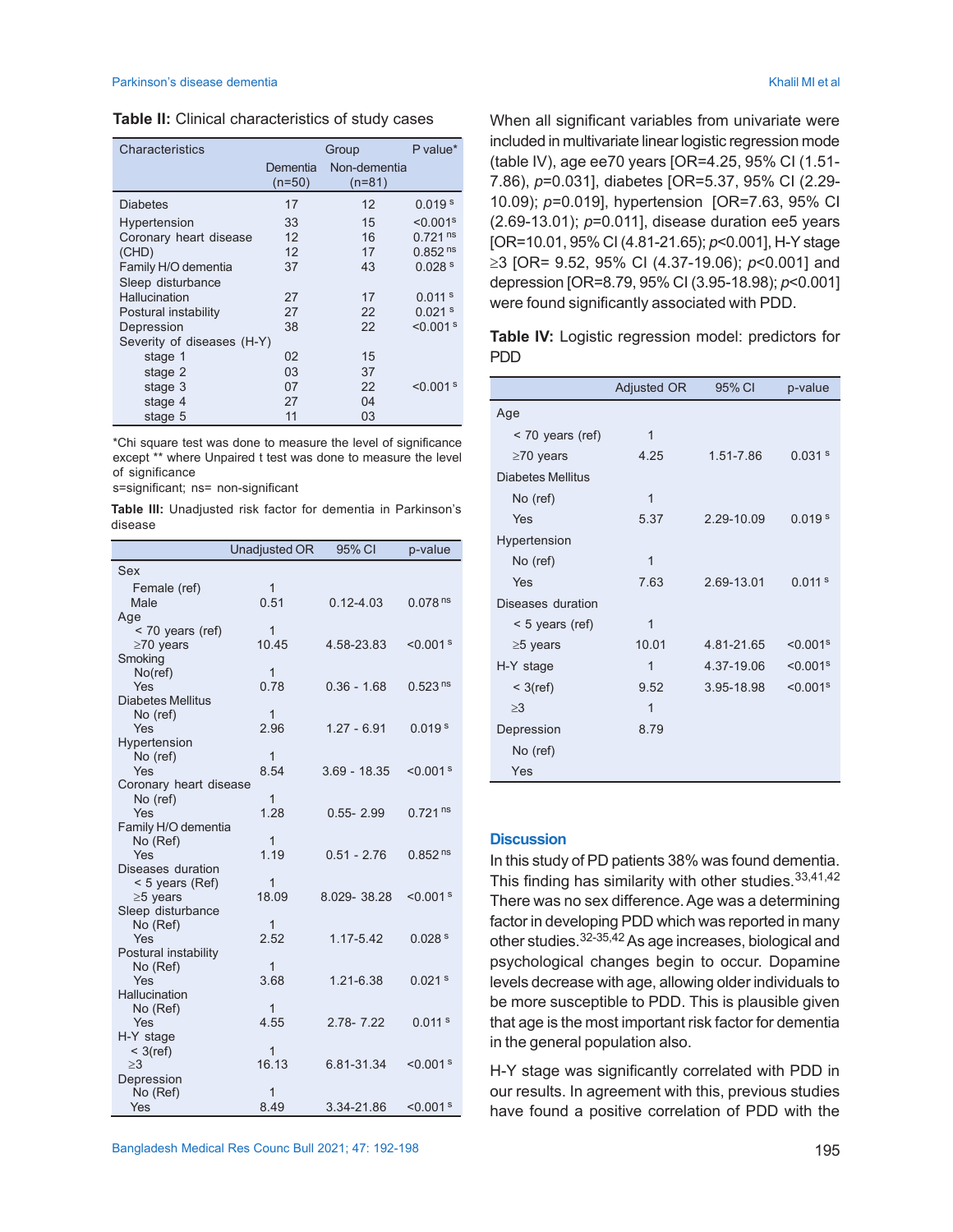progression of PD.13,33,38-42 The incidence of PDD was related to disease progression, greater severity of neurological and motor symptoms.37 High severity of extrapyramidal signs with older age poses the highest risk of developing PDD.<sup>36</sup> H-Y stage greater than two has been proposed to be a predictor of PDD.<sup>8</sup> We found that longer disease duration was significantly correlated with PDD. This result is in accordance with others study. 43-47,55 Neuropsychiatric symptoms were associated with more severe dementia and advanced Parkinson's disease durations.<sup>48</sup>

An interesting and surprising finding was that depression, hypertension and diabetes was significantly associated with PDD in multivariate logistic regression. These factors are modifiable. Depression was important non-motor factors for PDD. Similar findings have been reported previously. 8,10,23,42,49 Indeed, the role of hypertension has been recently

highlighted as one of PDD predictors using an extensive longitudinal evaluation.10,13,23,50 The effect of diabetes on PDD was also evaluated.51,52 Diabetes mellitus was independently associated with more severe cognitive impairment in PD.<sup>51</sup> It may exacerbate brain atrophy and cognitive functions in PD with greater vulnerability in the frontal lobes.  $53$ 

It was a single centre; cross-sectional study, making it less representative for the entire population. This study did not address clinical symptoms, subtypes and severity of dementia. The final limitation was the lack of drug information that may affect cognitive function.

### **Conclusion**

The study shows proportion of PD patients suffer from dementia. PDD was significantly associated with a number of socio-demographic and clinical factors including advancing age, longer disease duration, higher disease stage, diabetes, hypertension and presence of depressive illness. Our overall findings in relation to frequency and PDD predictors, are in keeping what is reported in other populations also. This study showed some unique modifiable factors of PDD such as depression, hypertension and diabetes. These findings need further inquiry whether they are replicated regionally or globally. Further research is required in order to understand underlying mechanisms of dementia in Parkinson's disease.

#### **Acknowledgement**

BMRC for funding support.

*Conflict of interest:* None *Funding:* Bangladesh Medical Research Council (BMRC), Dhaka *Ethical approval:* NREC of BMRC, Dhaka *Submitted:* 31 December 2020 *Final revision received:* 06 June 2021 *Accepted:* 30 July 2021 *Published:* 01August 2021

#### **References**

- 1. Campenhausen S, Bornschein B, Wick R, et al. Prevalence and incidence of Parkinson's disease in Europe. Eur Neuro psychopharm. 2005; 15:473-90
- 2. Poewe W, Gauthier S, Aarsland D, et al. Diagnosis and management of Parkinson's disease Dementia. Int J Clin Pract. 2008;62:1581-87
- 3. Lees AJ, Hardy J, Revesz T. Parkinson's disease. The Lancet. 2009; 373:2055-2066
- 4. Kalia LV, Lang AE. Parkinson's disease. The Lancet*.* 2015; 386:896–912
- 5. Auning E, Rongve A and Aarsland D. Parkinson's disease dementia and dementia with Lewy bodies- epidemiology, risk factors and biomarkers. Norsk Epidemiologi. 2012; 22: 233-42
- 6. Alves G, Forsa EB, Pedersen KF, Gjerstad MD, Larsen JP. Epidemiology of Parkinson's disease. J Neurol. 2008; 255 [Suppl 5]:18–32
- 7. Camicioli R, Fisher N. Parkinson's disease with dementia and dementia with Lewy bodies. Neurology Asia. 2005; 10: 79–98
- 8. Aarsland D, Andersen K, Larsen JP, et al. Risk of dementia in Parkinson's disease: a community-based, prospective study. Neurology. 2001; 56:730–6
- 9. Aldridge GM, Birnschein A, Denburg NL, Narayanan NS. Parkinson's Disease Dementia and Dementia with Lewy Bodies have Similar Neuropsychological Profiles. Front. Neurol. 2018; 9:123. DOI: 10.3389/fneur.2018.00123
- 10. Anang JBM, Gagnon JF, Bertrand JA, et al. Predictors of dementia in Parkinson disease: a prospective cohort study. Neurology. 2014; 83:1253–60
- 11. Low A, Yatawara C, Young TT, et al. Predictors and Patterns of Cognitive Decline Differ between Mild Cognitive Impairment in Parkinson's Disease (PD-MCI) And Alzheimer's Disease (AD-MCI). J Alzheimers Parkinsonism Dementia. 2019; 3:027
- 12. Aarsland D, Kurz MW. The epidemiology of dementia associated with Parkinson's disease. Brain Pathol. 2010; 20:633–39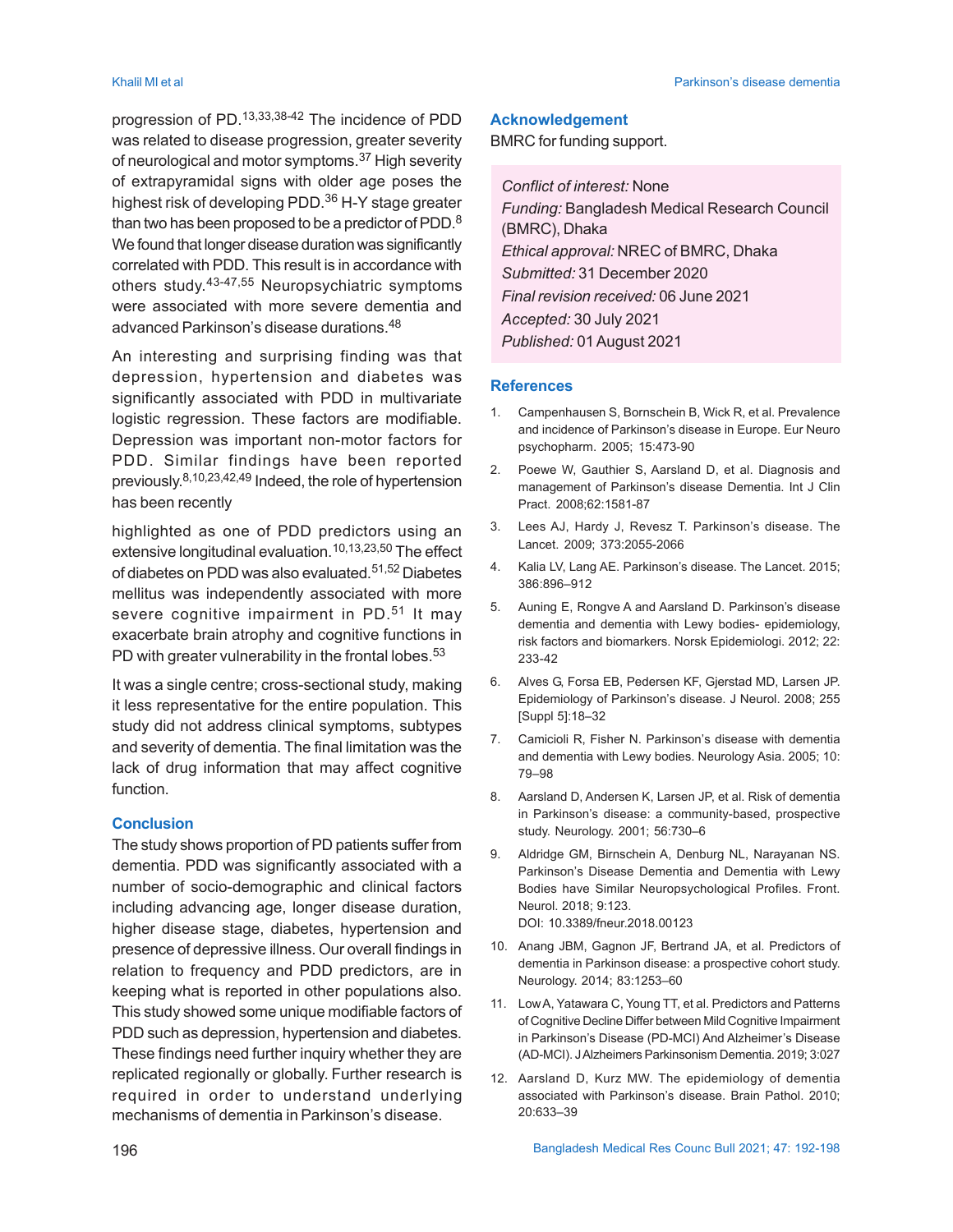- 13. Xu Y, Yang J, Shang H. Meta-analysis of risk factors for Parkinson's disease dementia. Transl Neurodegener. 2016; 5:11. DOI 10.1186/s40035-016-0058-0
- 14. Moore SF, Barker RA. Predictors of Parkinson's disease dementia: towards targeted therapies for a heterogeneous disease. Parkinsonism Relat Disord. 2014; 20 Suppl 1: S104-7
- 15. Liu C-C, Sun Y, Lee P-C, et al. Risk of dementia after Parkinson's disease in Taiwan: a population based retrospective cohort study using National Health Insurance claims. BMJ Open 2019;9: e025274. DOI:10.1136/bmjopen-2018-025274
- 16. Haugarvoll K, Aarsland D, Wentzel-Larsen T, et al. The influence of cerebrovascular risk factors on incident dementia in patients with Parkinson's disease. Acta Neurol Scand. 2005; 112:386-90
- 17. Huang YC, Wu ST, Lin JJ, et al. Prevalence and risk factors of cognitive impairment in Parkinson disease: a populationbased case-control study in Taiwan. Medicine. 2015;94: e782
- 18. Levy G, Tang MX, Cote LJ, et al. Do risk factors for Alzheimer's disease predict dementia in Parkinson's disease? An exploratory study. Mov Disord. 2002;17: 250-7
- 19. Russell A, Drozdova A, Wang W, et al. The impact of dementia development concurrent with Parkinson's disease: a new perspective. CNS Neurol Disord Drug Targets. 2014; 13:1160-68
- 20. Jellinger KA. Dementia with Lewy Bodies and Parkinson's Disease-Dementia: Current Perspectives. Int J Neurol Neurother. 201;5:076 DOI: 10.23937/2378-3001/1410076
- 21. Emre M, Aarsland D, Brown R, et al. Clinical Diagnostic Criteria for Dementia Associated with Parkinson's Disease. Movement Disorders. 2007; 22: 1689-1707
- 22. Liu CC, Li CY, Lee PC, et al. Variations in Incidence and Prevalence of Parkinson's Disease in Taiwan: a populationbased nationwide study. Parkinsons Dis. 2016; 2016:8756359
- 23. Pilotto A, Turronea R, Liepelt-Scarfoneb I, et al. Vascular Risk Factors and Cognition in Parkinson's Disease. Journal of Alzheimer's Disease. 2016; 51: 563–570
- 24. Emre M. Dementia associated with Parkinson's disease. Lancet Neurol. 2003; 2: 229-37
- 25. Daniel SE, Lees AJ: Parkinson's disease society brain bank. London: overview and research. J Neural Transm. 1993; 39:165–172
- 26. Tolosa E, Wenning G, Poewe W. The diagnosis of Parkinson's disease. Lancet Neurol. 2006; 5: 75-86
- 27. American Psychiatric Association. Diagnostic and statistical manual of mental disorders: DSM-IV Washington, DC: American Psychiatric Association.1994.
- 28. Folstein MF, Folstein SE, McHugh PR. Mini-mental state: A practical method for grading the cognitive state of patients for the clinician. J Psychiatr Res. 1975; 12:189-98
- 29. Pagonabarraga J, Kulisevsky J, Llebaria G, et al. PDD-Short Screen: a brief cognitive test for screening dementia in Parkinson's disease. Mov Disord. 2010;25:440-6. DOI: 10.1002/mds.22877
- 30. Starkstein SE, Merello M, Jorge R, et al. A validation study of depressive syndromes in Parkinson's disease. Mov Disord. 2008; 23: 538-46
- 31. Hoehn MM, Yahr MD: Parkinsonism: onset, progression and mortality. Neurology. 1967; 17:427-42
- 32. Zhu K, van Hilten JJ, Marinus J. Predictors of dementia in Parkinson's disease; findings from a 5-year prospective study using the SCOPA-COG. Parkinsonism Relat Disord. 2014; 20:980-5
- 33. Rana AQ, Yousuf MS, Naz S, et al. Prevalence and relation of dementia to various factors in Parkinson's disease. Psychiatry and Clinical Neurosciences. 2012; 66: 64–68. DOI:10.1111/j.1440-1819.2011. 02291.x
- 34. Marder K, Tang MX, Cote L, et al. The frequency and associated risk factors for dementia in patients with Parkinson's disease. Arch Neurol. 1995; 52:695-701
- 35. Kwon KY, Kang SH, Kim M, et al. Nonmotor symptoms and cognitive decline in de novo Parkinson's Disease. Can J Neurol Sci. 2014; 41:597-602
- 36. Levy G, Schupf N, Tang MX et. al. Combined effect of age and severity on the risk of dementia in Parkinson's disease. Ann. Neurol. 2002; 51: 722–29
- 37. Hughes TA, Ross HF, Musa S et al. A 10-year study of the incidence of and factors predicting dementia in Parkinson's disease. Neurology. 2000; 54: 1596–1602
- 38. Martilla RJ, Rinne UK. Dementia in Parkinson's disease. Acta Neurol. Scand. 1976; 54: 431-41
- 39. Baquer NZ, Taha A, Kumar P et al. A metabolic and functional overview of brain aging linked to neurological disorders. Biogerontology. 2009; 10: 377-413
- 40. Braak H, Rub U, Jansen Steur EN, Del Tredici K, de Vos RA. Cognitive status correlates with neuropathologic stage in Parkinson disease. Neurology. 2005; 64:1404-10
- 41. Campos LS, Guimarães RP, Piovesana LG, et al. Clinical predictors of cognitive impairment and psychiatric complications in Parkinson's disease. Arq Neuropsiquiatr. 2015;73:390-395
- 42. Lukasiewicz JC, Zimny A, Noga L, Paradowski B. Cognitive Impairment in Parkinson's Disease. Int J Sch Cog Psychol. 2018; 5:202. DOI:10.4172/2469-9837.1000202
- 43. Perez F, Helmer C, Foubert-Samier A, et al. Risk of dementia in an elderly population of Parkinson's disease patients: a 15-year population-based study. Alzheimers Dement. 2012; 8:463-69.
- 44. de Lau LM, Schipper CM, Hofman A, et al. Prognosis of Parkinson disease: risk of dementia and mortality: the Rotterdam Study. Arch Neurol 2005; 62:1265-69
- 45. Hobson P, Meara J. Risk and incidence of dementia in a cohort of older subjects with Parkinson's disease in the United Kingdom. Mov Disord. 2004; 19:1043-99